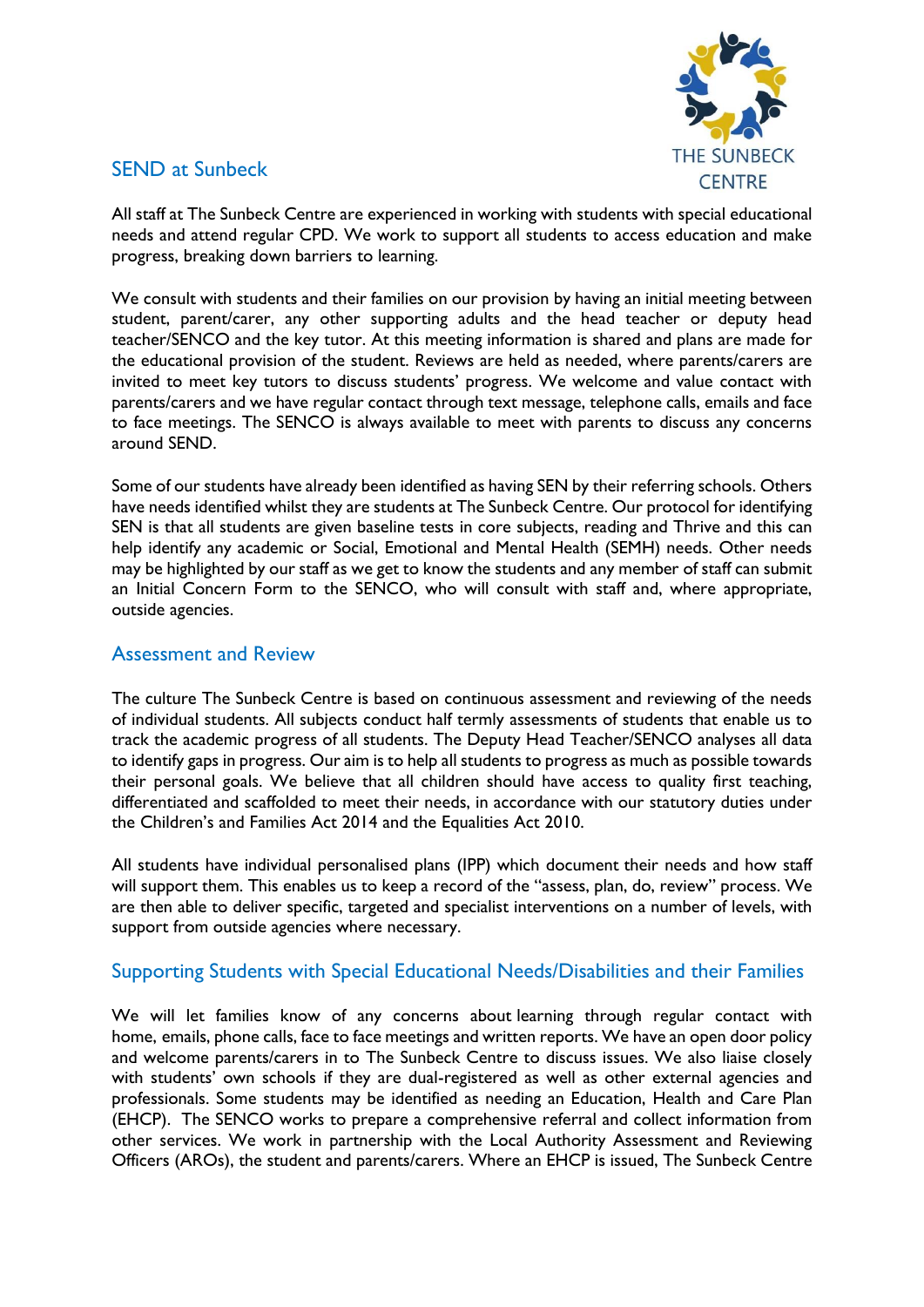is not usually stated as the named provision. Students may stay on roll with us until a suitable, long-term provision is agreed.

At The Sunbeck Centre, we set high expectations for all students, whatever their prior attainment. We use assessments to set targets which are appropriately ambitious. Teaching is differentiated and personalised to meet the individual needs of children and young people. Some children and young people need educational provision that is additional to or different from this and we endeavour to ensure that such provision is made for those who need it.

Personalised strategies for each student are documented in their IPP. We have a rewards and sanctions system that works and takes into account students' SEND. The system is based upon our three rules of pride, respect and safety, alongside two personalised targets.

The quality of teaching and support for students is quality assured through performance management and continued professional development.

#### Transition to Post-16 Education

All students have access to personalised careers advice through our Careers & Guidance Manager. We work hard to ensure all students have a realistic and aspirational post-16 placement in education, training or employment. All students are supported on an individual level with advice, supported work experience and visits to FE providers with staff support. Transitions are supported by staff and information is appropriately shared. Any students with an EHCP will have plans made in their annual review for post-16.

#### Inclusion and Student Voice

Students are all taught in small, mixed ability groups. One of our instructors organises Student Voice and Student Council meetings on a regular basis. All school trips and activities are open to all eligible students unless a risk assessment has identified that a student's participation would cause a health and safety risk to themselves or others.

#### Staff Training

Mrs Victoria Milne (BSc (Hons) PGCE), The Sunbeck Centre's SENCO, provides advice and guidance to staff. She is completing the National Award for Special Educational Needs Coordination which includes learning on a range of issues related to special educational needs and inclusion, engaging with a broad conceptual base of current SENCO practice and enabling her to better support pupils or learners with SEND.

At The Sunbeck Centre, ALL teachers are teachers of SEN. We believe all students, regardless of ability, deserve access to a broad and balanced curriculum which is differentiated to their needs.

Staff undergo regular training to support their understanding and develop their quality first teaching. Whole staff training so far this year has included:

- Keeping Children Safe in Education
- Pivotal Behaviour Training
- Differentiation and Scaffolding
- The Sunbeck Centre's approach to SEND
- Tracking student progress and assessment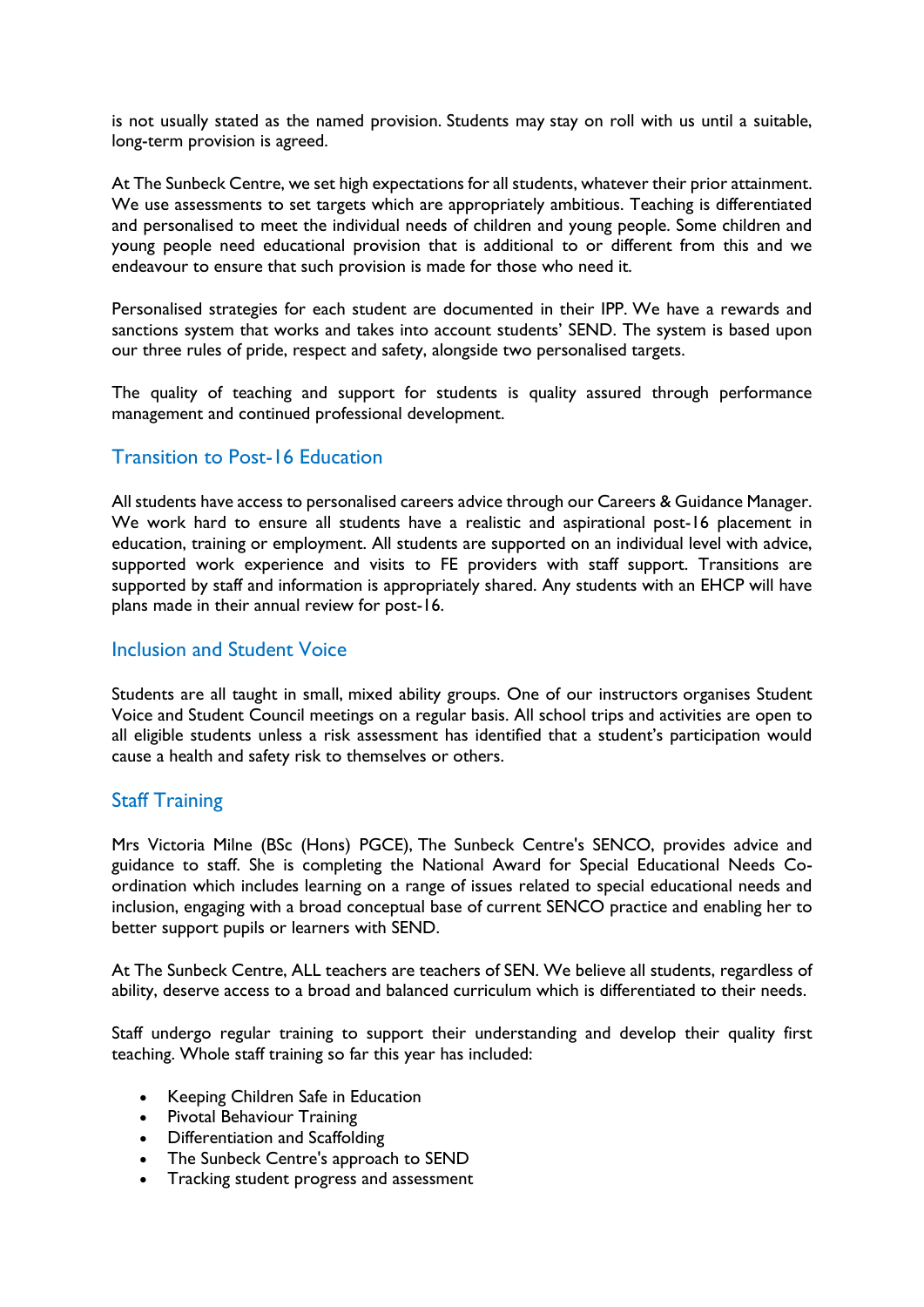- Team Teach
- Thrive

### Emotional Health and Well-being

We support the emotional health and well-being of students with SEN and disabilities by providing support through the key tutor role. Students work in small groups with staff who are experienced and effective at delivering pastoral support. Our environment is safe and nurturing and we work closely with families and other agencies to coordinate support. We use the Thrive approach and a trained thrive practitioner who delivers both group and 1:1 thrive sessions. We also have a member of staff who is trained in Mental Health First Aid.

There are a number of people who come into The Sunbeck Centre to work with students. They include:

- Educational Psychologists
- Child and Adolescent Mental Health Services (CAMHS)
- Health Services
- Healthy Child Team
- Early Help Team
- Children's Social Care
- Police
- Fire Service
- Communication and Interaction Service
- Safer Neighbourhood team
- Compass
- AEGIS

(This list is not exhaustive)

Referrals are made, where required, by the SENCO for specialist SEN support services.

We work in partnership with other educational providers to make sure that students make a successful transition to the next stage of their learning, through careful and co-ordinated planning. The SENCO will liaise with the SENCO in the new setting to ensure information is shared. This may not be at the end of a school year or Key Stage as students transition to a new provision or back to their mainstream school wherever is appropriate for them. Parents/carers are involved in the transition process. Key tutors will work with students, parents/carers and school staff to support the transition. Transitions are bespoke to meet the needs of the individual student and can be gradual.

#### Evaluating Effectiveness

SEN provision at The Sunbeck Centre is monitored by the Deputy Head Teacher (SENCO), Head Teacher and the Management Committee through performance management and monitoring visits. The Deputy Head Teacher regularly reviews all students progress with all teaching staff to make sure no-one under achieves and that students receive any interventions required. Lead teachers review each academic year and consider whether our teaching and programmes of support have made a difference. We use information systems to monitor the progress and development of all students. Student progress is measured through academic progress tracking, Thrive assessments and attendance tracking.